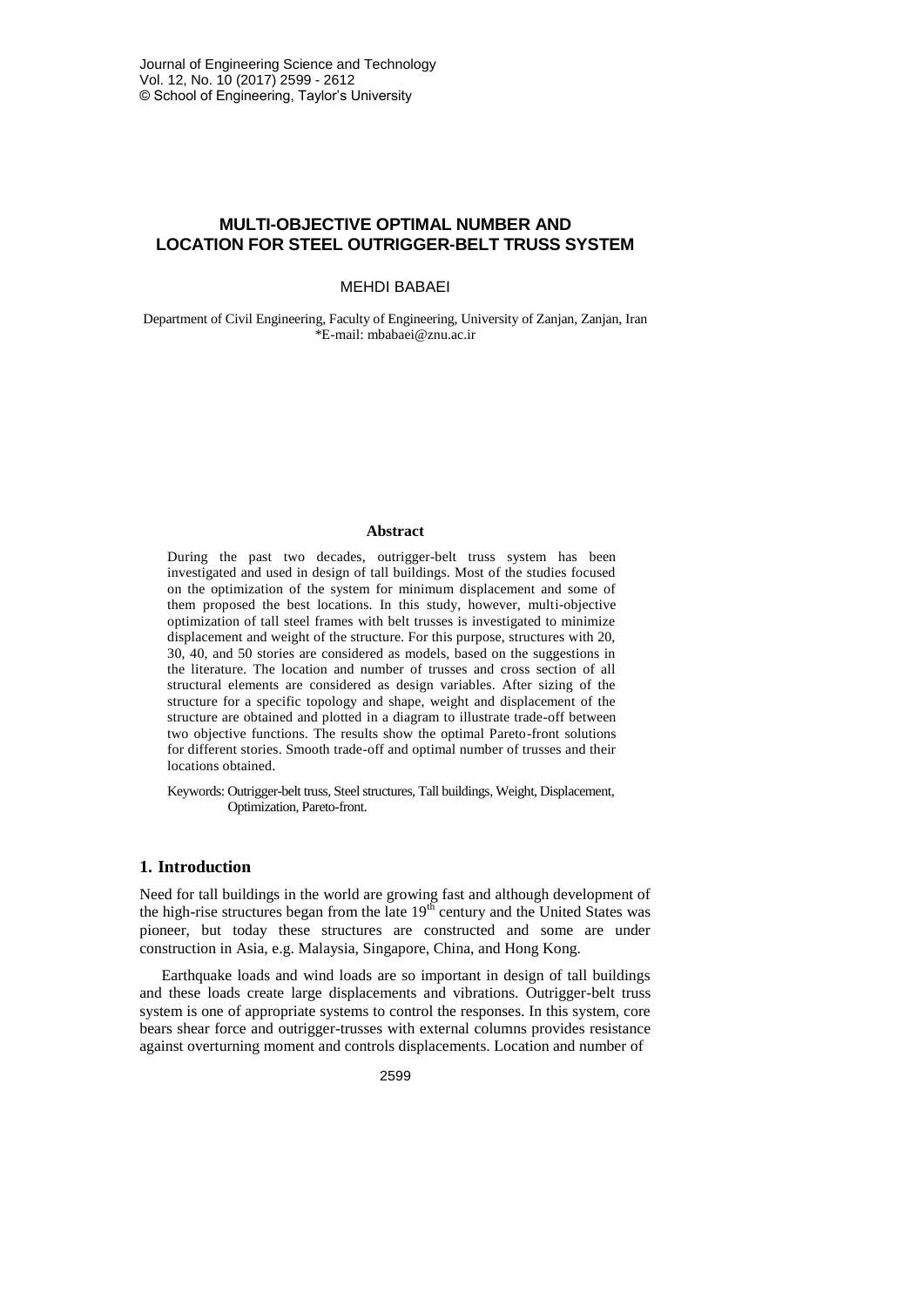# **Nomenclatures**

| E                    | Young's modulus, $kg/cm2$                               |
|----------------------|---------------------------------------------------------|
| H                    | Total height of the structure, m                        |
| $X_I$                | Distance of the first truss from the roof, m            |
| $X_2$                | Distance of the second truss from the roof, m           |
| $X_{3}$              | Distance of the third truss from the roof, m            |
| <b>Abbreviations</b> |                                                         |
| 2D                   | Two Dimensional                                         |
| 3D                   | Three Dimensional                                       |
| ASCE                 | American Society of Civil Engineers                     |
| CA.                  | Cellular Automata                                       |
| DL                   | Dead Load, $kg/m2$                                      |
| <b>ETABS</b>         | Extended Three-dimensional Analysis of Building Systems |
| <b>IMRF</b>          | <b>Intermediate Moment Resisting Frames</b>             |
| LL                   | Live Load, $kg/m^2$                                     |
| ОC                   | Optimality Criteria                                     |

trusses in this system are the challenging issues and many studies carried out to optimize this system. Smith and Salim [1] formulated optimum drift resistance of outrigger- trusses with different number of trusses and proposed optimum location for belt trusses. In their study, drift was the only objective function.

There are many methods developed for optimal design of structures and the most popular algorithms are heuristic algorithms. Bianca et al. studied to optimize built truss system using genetic algorithm [2]. In another work, multi-objective optimization of steel moment resisting frames is studied using a novel algorithm and interesting results obtained [3]. Optimization of continuum structures using cellular automata (CA) algorithm developed and modified and better results reported in the literature [4].

Liang et al. [5] studied optimal topology for steel framed belt trusses. Chan and Wong [6] studied to find optimal topology and size of steel tall braced frames using OC-GA algorithm. Early study on belt truss system was parametric study to formulate optimum drift [7]. Researchers in the literature have developed mathematical and approximate methods for optimal design of belt truss [8-10]. Taranath [8] proposed optimum location for single and double-truss. Optimum positioning for trusses is studied and reported in the previous research works [11- 12]. Tomšil and Duhovnik [13] applied evolutionary structural optimization with regard to commonly used topologies for simultaneous topology and size optimization of 2D and 3D trusses.

Bayati et al. [14] optimized multi-outriggers to stiffen the system. Wu and Lee [15] evaluated structural performance of this system under uniform and triangular lateral loads. Lee and Kim [16] proposed a simplified analytical model for outrigger-braced structures considering transverse shear deformation. Some researchers assumed this system as cantilever beam [7] and modelled the system by a torsional spring [8]. Recently, Babaei et al. [17] investigated some examples of outrigger-belt trusses for exploring optimal location for trusses.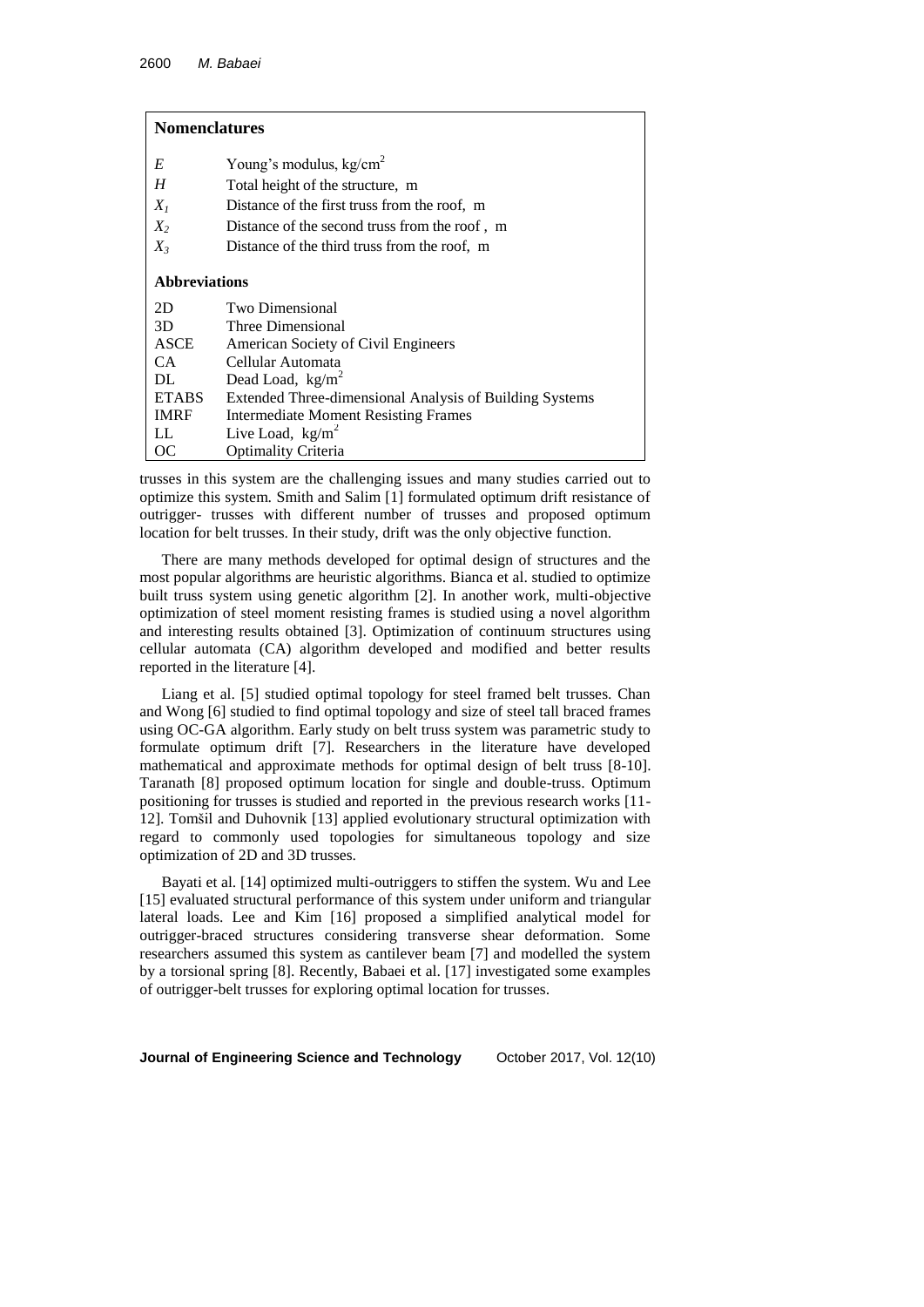In this article, however, optimal design of belt truss system is carried out without heuristic algorithms, and instead numerous design models are evaluated to find optimal solutions. In other words, topology optimization is performed using parametric study by considering different models, while size optimization is carried out using the software option. Weight and drift/displacement are employed as objective functions; therefore, objective space and Pareto-front for solutions are obtained for structures with different storey numbers.

Although there is a limit for displacement by the design codes no drift or displacement constraints have been applied, since displacement is one of the objective functions in this article. In multi-objective optimization problems the objective function could not be the constraint at a same time.

#### **2.Method and numerical models**

#### **2.1.Methodology**

In this study, many steel frame models with different number and different locations of belt trusses are considered to be analyzed and designed. Linear analysis is performed. Each model is analyzed by ETABS and then designed according to the latest code [18]. Using the auto select capabilities of the software, best cross sections are obtained after some iteration. In the other words, for a given topology and shape, optimal sizes are obtained.

# **2.2.Property and geometry of the models**

Figure 1 displays the plan and dimensions of the models and possible locations for the belt trusses in the plan. Figure 2 illustrates a 20-storey model with two outrigger trusses at the  $11<sup>th</sup>$  and  $20<sup>th</sup>$  stories. The span width is 6 meter and the height of all stories is 3.5 meter. The structure's elements are assumed to be intermediate moment resisting frames (IMRF).

In total, 248 design models with different number and different location for belt trusses are analyzed and designed. Among them, 13 models of 20-story, 51 models of 30-story, 80 models of 40-story, and 104 models of 50-story are considered for evaluation. Belt truss numbers are vary from one to four, and the locations are distributed through the height of the building, as discussed in the next section.



**Fig. 1. Plan of the models.**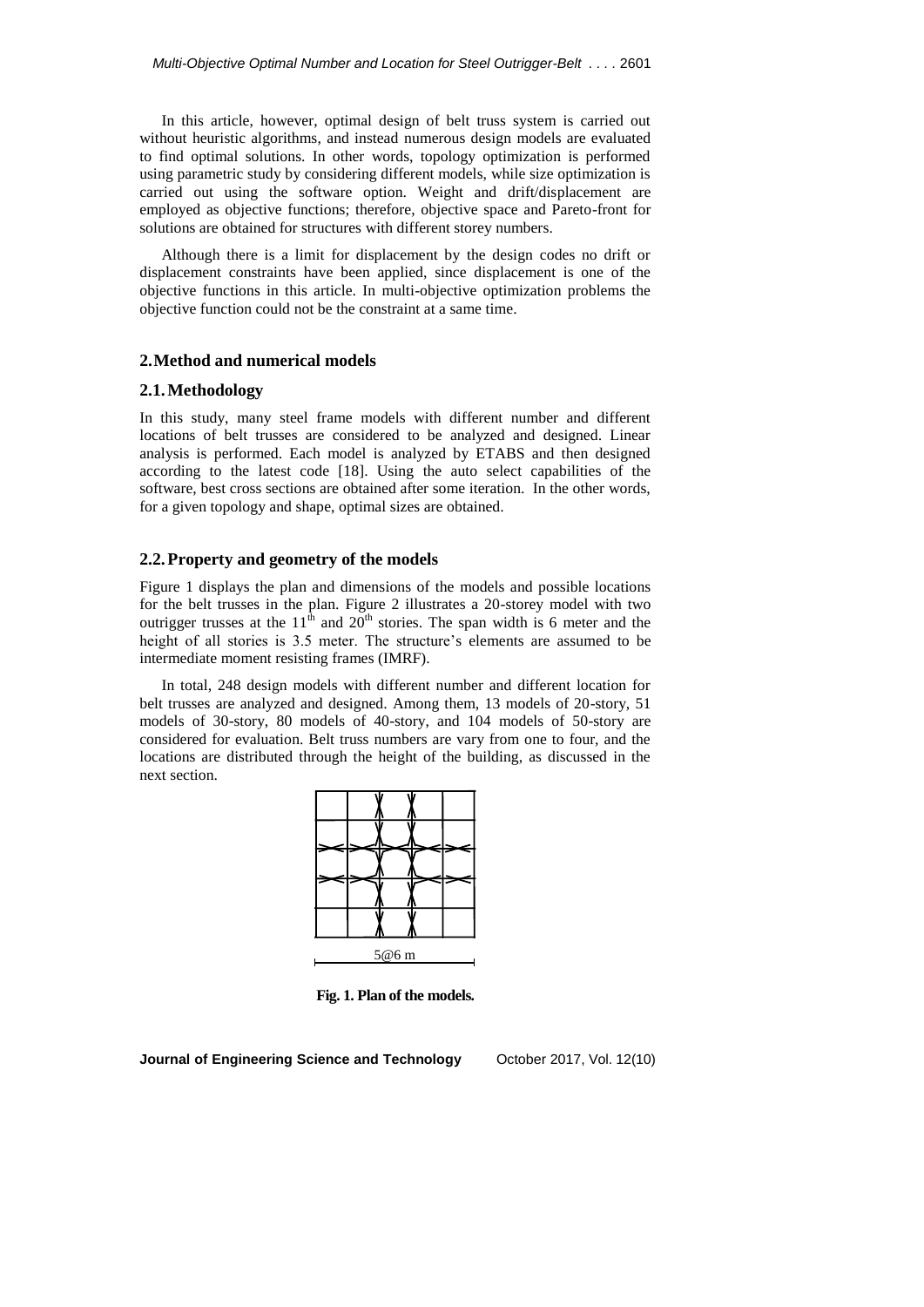A uniform dead of  $DL = 600 \text{ kg/m}^2$  and live load of  $LL = 200 \text{ kg/m}^2$  are assumed. Earthquake loads are calculated based on the ASCE 7-10 [19]. The seismic zone is Tehran city (seismology risk is very high) and all national code requirements are applied. Calculation of the earthquake loads, however, is carried out using the American standard [19], using the ETABS software options. A planner frame containing outrigger truss is taken to evaluate and gravity and lateral loads are distributed through the frames based on their bearing spans and rigidity. In other words, 3D symmetric frames are converted to 2D frames and analysis and design processes are performed.

Structural steel is used for all the structural members including columns, beams, and belt trusses. A value of  $2100000 \text{ kg/cm}^2$  is considered for the Young's modulus. The yield stress is set  $2400 \text{ kg/cm}^2$  and the ultimate tensile strength is assumed to be  $3600 \text{ kg/cm}^2$ .

### **2.3.Topologies**

Since the number of possible locations for trusses are too much and it is impossible to evaluate each feasible topologies, a limit number of topologies based on the suggestions in the literature are considered to be investigated, which is different for models.



**Fig. 2. Topology of a 20-storey model with core and outrigger belt trusses.**

Smith and Salim studied outrigger belt-truss system, formulated the system and evaluated different locations with different number of trusses [1]. In their study, only single objective function, maximum displacement, was considered and a number range is proposed for optimum designs.

In this study, the proposed range in the literature Smith and Salim [1, 7] is used to reduce the number of possible topologies. For instance, when using single truss the proposed location is as Eq. (1).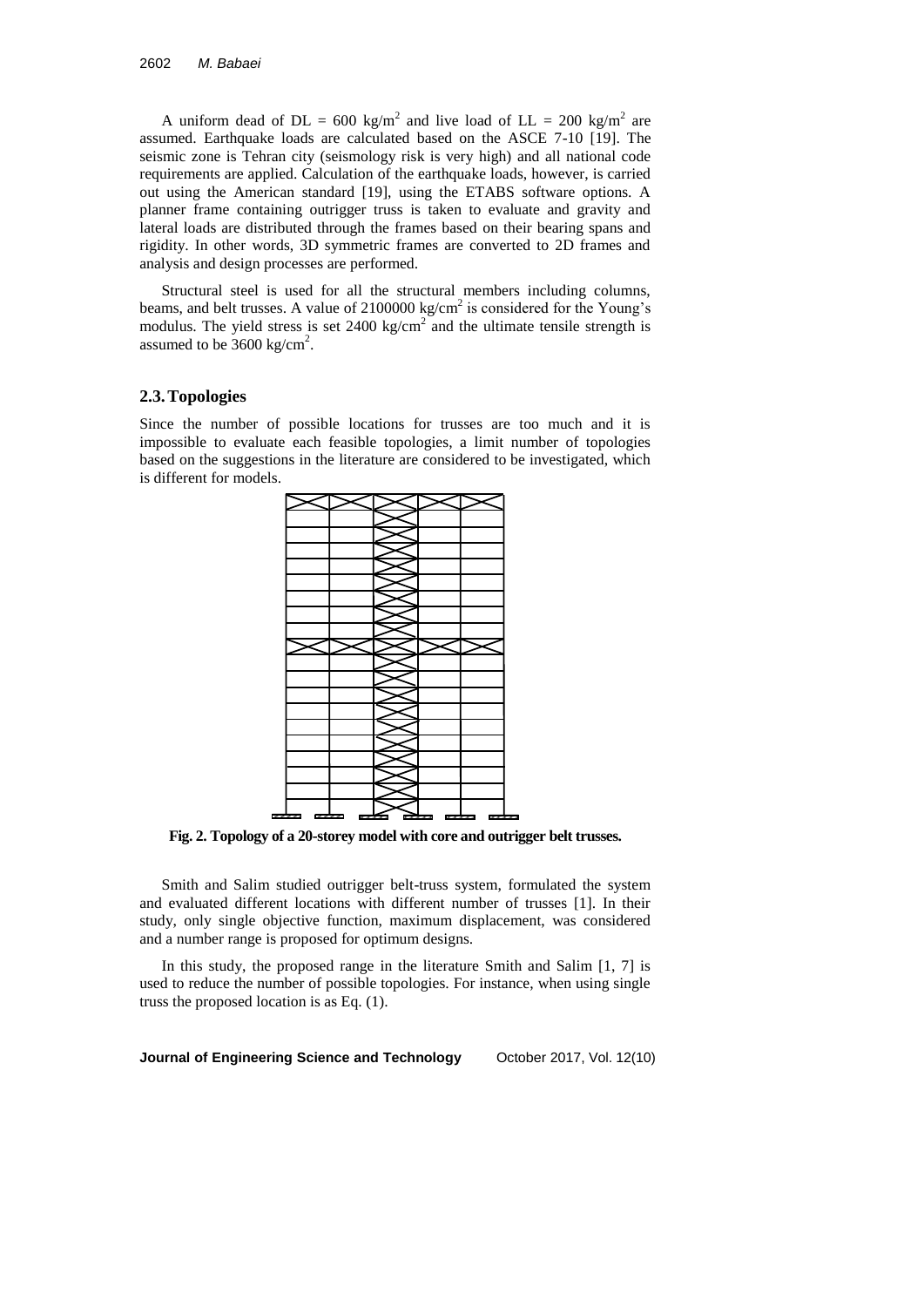$$
0.25 < \frac{X_1}{H} < 0.5 \tag{1}
$$

For two trusses, the best locations are shown in Eq. (2) and Eq. (3).

$$
0.2 < \frac{X_1}{H} < 0.35 \tag{2}
$$

$$
0.45 < \frac{X_2}{H} < 0.7 \tag{3}
$$

The optimal locations for three trusses are presented in Eq. (3), Eq. (4), and Eq. (5), respectively.

$$
0.17 < \frac{X_1}{H} < 0.25 \tag{4}
$$

$$
0.4 < \frac{X_2}{H} < 0.55 \tag{5}
$$

$$
0.55 < \frac{X_3}{H} < 0.8 \tag{6}
$$

where, H is the total height of the structure;  $X_1$ ,  $X_2$ , and  $X_3$  are the distance of the first, second and the third truss from the roof, respectively, if there are.

Table 1 displays the number and storey locations of the trusses for 20-storey structures, which used as models. In all models, except 20-storey models, four trusses are also considered to evaluate optimal locations. Tables 2 to 4 display the number and storey locations of the trusses for models with 30, 40, and 50-storeies.

**Table 1. Number and storey locations of the trusses for the 20-storey models.**

| <b>Cases</b>         | <b>Stories</b>              |                                                  |  |
|----------------------|-----------------------------|--------------------------------------------------|--|
| <b>Single Truss</b>  |                             | $11^{th}$ to $17^{th}$                           |  |
| <b>Two Trusses</b>   | $7th$ to $12th$             | $14^{th}$ to $17^{th}$                           |  |
| <b>Three Trusses</b> | $5^{th}$ to 9 <sup>th</sup> | $10^{th}$ to $13^{th}$<br>$16^{th}$ or $17^{th}$ |  |

**Table 2. Number and storey locations of the trusses for the 30-storey models.**

| <b>Cases</b>         | <b>Stories</b>         |                                                                                                                 |  |
|----------------------|------------------------|-----------------------------------------------------------------------------------------------------------------|--|
| <b>Single Truss</b>  |                        | $16^{th}$ to $30^{th}$                                                                                          |  |
| <b>Two Trusses</b>   | $10^{th}$ to $19^{th}$ | $21^{th}$ to $30^{th}$                                                                                          |  |
| <b>Three Trusses</b> | $8^{th}$ to $18^{th}$  | $24^{th}$ to $30^{th}$<br>$15^{th}$ to $19^{th}$                                                                |  |
| <b>Four Trusses</b>  |                        | $6^{th}$ to $12^{th}$ 12 <sup>th</sup> to $18^{th}$ 18 <sup>th</sup> to $24^{th}$ 24 <sup>th</sup> to $30^{th}$ |  |

| <b>Cases</b>         |                                                                        | <b>Stories</b>         |  |
|----------------------|------------------------------------------------------------------------|------------------------|--|
| <b>Single Truss</b>  | $21^{th}$ to 30 <sup>th</sup>                                          |                        |  |
| <b>Two Trusses</b>   | $12^{th}$ to $22^{th}$                                                 | $26^{th}$ to $32^{th}$ |  |
| <b>Three Trusses</b> | $10^{\text{th}}$ to $18^{\text{th}}$<br>$20^{th}$ to $24^{th}$         | $32^{th}$ to $34^{th}$ |  |
| <b>Four Trusses</b>  | $16^{th}$ to $22^{th}$ $24^{th}$ to $28^{th}$<br>$8^{th}$ to $14^{th}$ | $34^{th}$ to $40^{th}$ |  |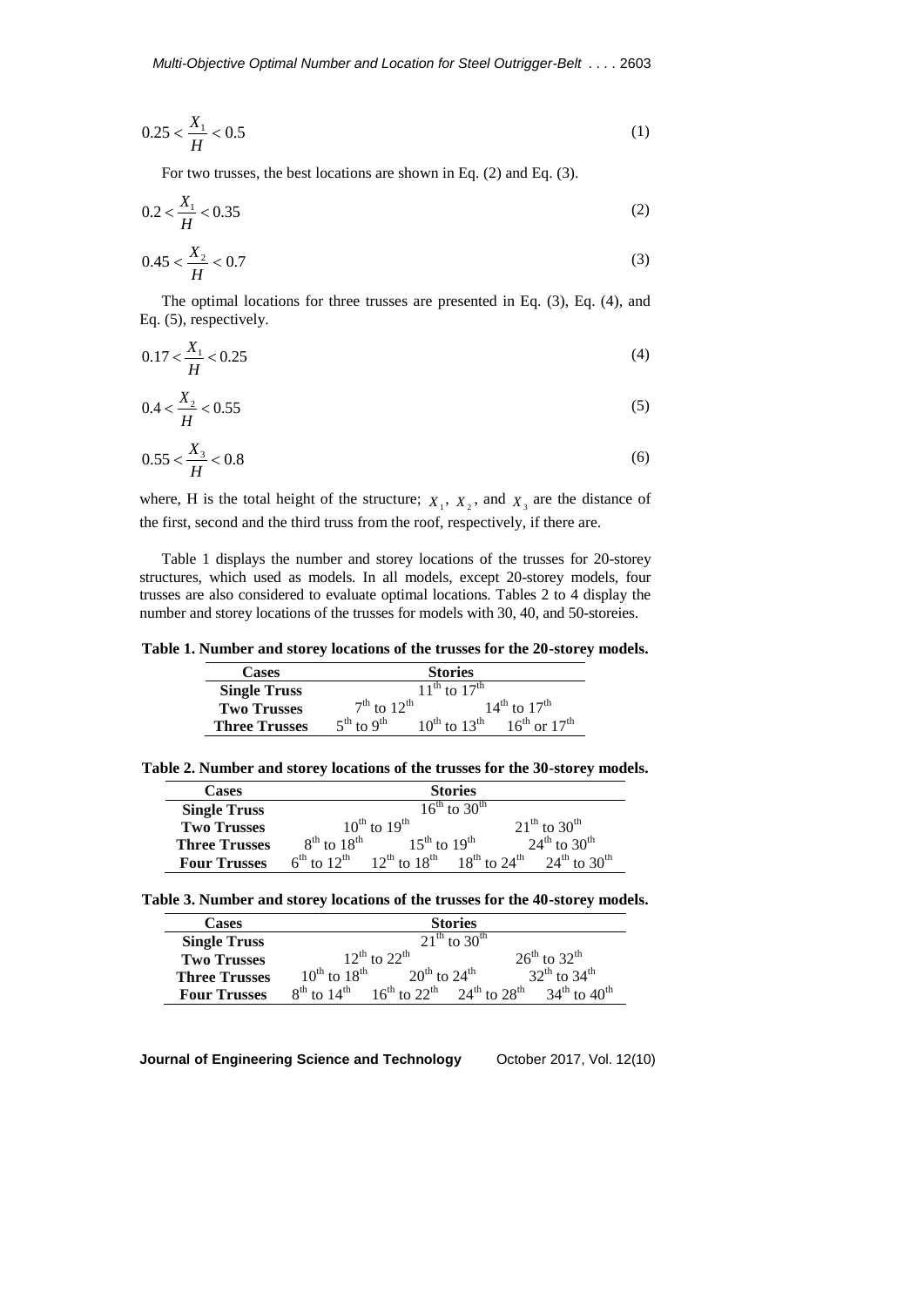**Table 4. Number and storey locations of the trusses for the 50-storey models.**

| <b>Cases</b>         | <b>Stories</b>                                                                            |                        |
|----------------------|-------------------------------------------------------------------------------------------|------------------------|
| <b>Single Truss</b>  | $26^{\text{th}}$ to $38^{\text{th}}$                                                      |                        |
| <b>Two Trusses</b>   | $15^{\text{th}}$ to $28^{\text{th}}$                                                      | $33^{th}$ to $40^{th}$ |
| <b>Three Trusses</b> | $12^{th}$ to $22^{th}$<br>$24^{th}$ to $30^{th}$                                          | $40^{th}$ to $42^{th}$ |
| <b>Four Trusses</b>  | $10^{th}$ to $16^{th}$ 18 <sup>th</sup> to $26^{th}$ 28 <sup>th</sup> to 34 <sup>th</sup> | $42^{th}$ to $44^{th}$ |

# **3. Results and discussion**

The topologies, maximum drift and displacement, and the minimum weight of the specified layout for the 20-storey models are summarized in Table 5.

| Table 5. 20-storey models layout and design results. |                           |          |                                     |                 |
|------------------------------------------------------|---------------------------|----------|-------------------------------------|-----------------|
| <b>Models</b>                                        | Truss<br><b>locations</b> | Drift    | Roof<br><b>Displacement</b><br>(cm) | Weight<br>(Ton) |
| 1                                                    | 12                        | 0.003747 | 34.2                                | 289.87          |
| 2                                                    | 14                        | 0.004024 | 33.2                                | 295.66          |
| 3                                                    | 16                        | 0.003943 | 33.2                                | 303.36          |
| 4                                                    | 8-14                      | 0.003952 | 32.6                                | 326.01          |
| 5                                                    | 10-14                     | 0.004038 | 32.4                                | 322.69          |
| 6                                                    | $12 - 14$                 | 0.003711 | 31.3                                | 357.26          |
| 7                                                    | 8-16                      | 0.004174 | 31.5                                | 369.7           |
| 8                                                    | 10-16                     | 0.003955 | 31.4                                | 374.52          |
| 9                                                    | $12 - 16$                 | 0.003743 | 30.8                                | 382.2           |
| 10                                                   | $6 - 10 - 16$             | 0.004636 | 31.8                                | 439.41          |
| 11                                                   | $8-10-16$                 | 0.004396 | 31.2                                | 433.91          |
| 12                                                   | $6 - 12 - 16$             | 0.004501 | 30.7                                | 460.96          |
| 13                                                   | 8-12-16                   | 0.004302 | 31.3                                | 435.38          |

Figure 3 displays trade-offs between weight and maximum storey drifts based on the design results for the 20-storey models, while Fig. 4 displays trade-offs between weight and roof displacement for these models. As shown in Fig. 3, all models are dominated by the models 1 and 6. In the other words, one truss at the  $12<sup>th</sup>$  storey or two trusses in the  $12<sup>th</sup>$  and  $14<sup>th</sup>$  stories are optimum for 20-storey structures, which are the Pareto-front solutions.



**Fig. 3. Trade-offs between weight and drift of 20-storey models.**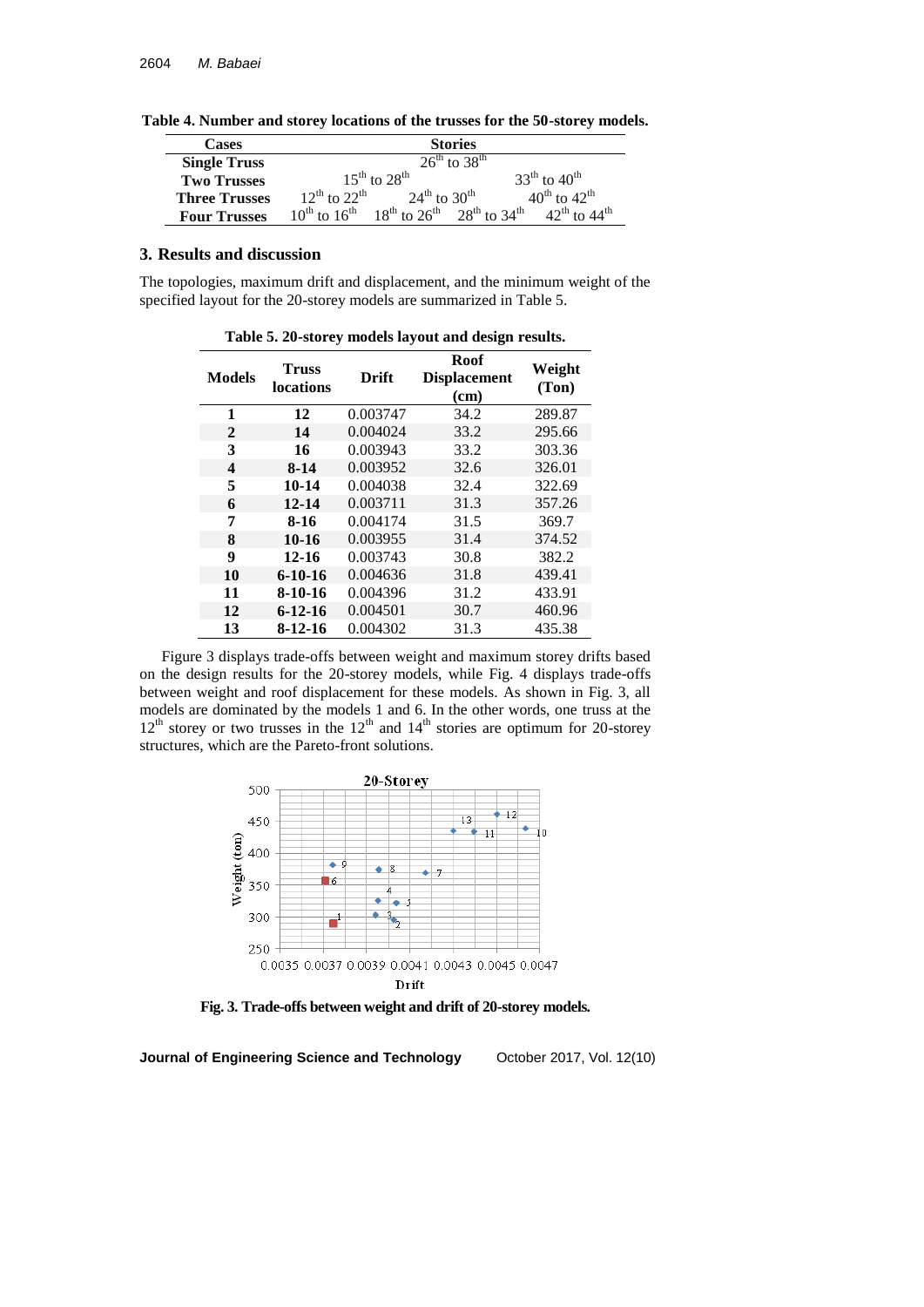Where displacement and weight are objective functions, Pareto solutions are more smooth and meaningful. In this case, the optimum number of trusses could be one to three, where six Pareto solutions are obtained models 1, 2, 5, 6, 9, and 12.



**Fig. 4. Trade-offs between weight and displacement of 20-storey models.**

The minimum weight is obtained (289.87 ton) where only one truss is needed at the  $12<sup>th</sup>$  storey. The minimum displacement (30.7 cm) is obtained where three trusses at the  $6<sup>th</sup>$ ,  $12<sup>th</sup>$  and  $16<sup>th</sup>$  stories are needed, which is similar to what proposed in the literature [7]. Other solutions, however, are obtained considering the weight objective function and there are significant differences in optimal number and location for trusses.

Table 6 displays the optimal number and optimal location for Pareto-front solutions obtained for 20-storey models. As is shown in this Table, where weight function versus displacement becomes more important the number of trusses decreases and vice versa.

Figures 5 to 10 illustrate design space for objective functions and optimal Pareto-front solutions and Tables 7 to 9 display models and optimal truss locations for 30, 40 and 50-storey models.

| Models         | Truss<br>locations | Roof<br>Displacement<br>(cm) | Weight<br>(Ton) |
|----------------|--------------------|------------------------------|-----------------|
| 1              | 12                 | 34.2                         | 289.87          |
| $\mathfrak{D}$ | 14                 | 33.2                         | 295.66          |
| 5              | $10-14$            | 32.4                         | 322.69          |
| 6              | $12 - 14$          | 31.3                         | 357.26          |
| 9              | $12 - 16$          | 30.8                         | 382.2           |
| 12             | $6-12-16$          | 30.7                         | 460.96          |

**Table 6. 20-storey optimal Pareto-front results.**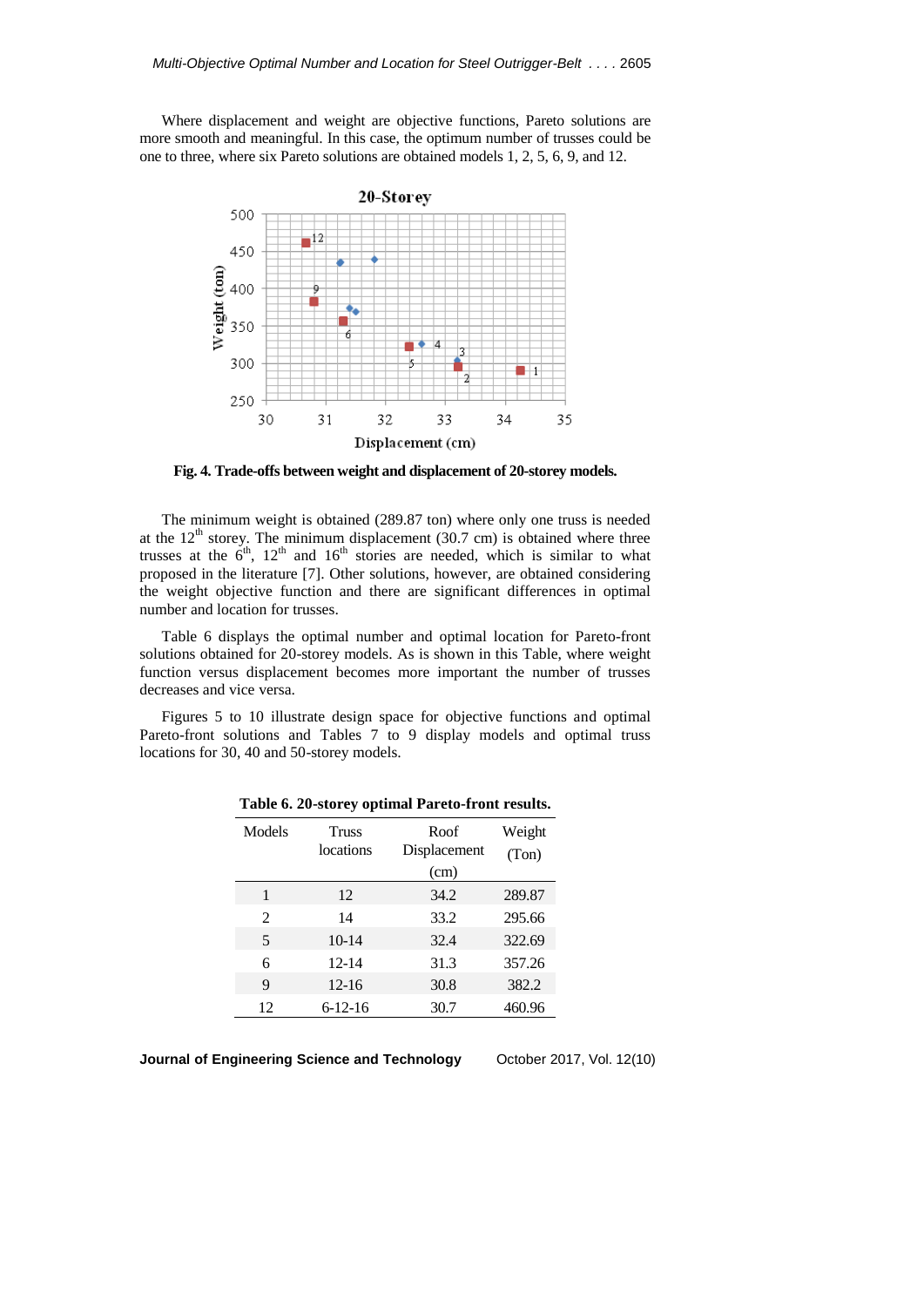As shown in Fig. 6 and Table 7, the optimum number of trusses could be three or four and the best locations are shown. Figure 11 displays optimal moment resisting frame structures with minimum weight where no trusses are located.



**Fig. 5. Trade-offs between weight and drift of 30-storey models.**



**Fig. 6. Trade-offs between weight and displacement of 30-storey models.**



**Fig. 7. Trade-offs between weight and drift of 40-storey models.**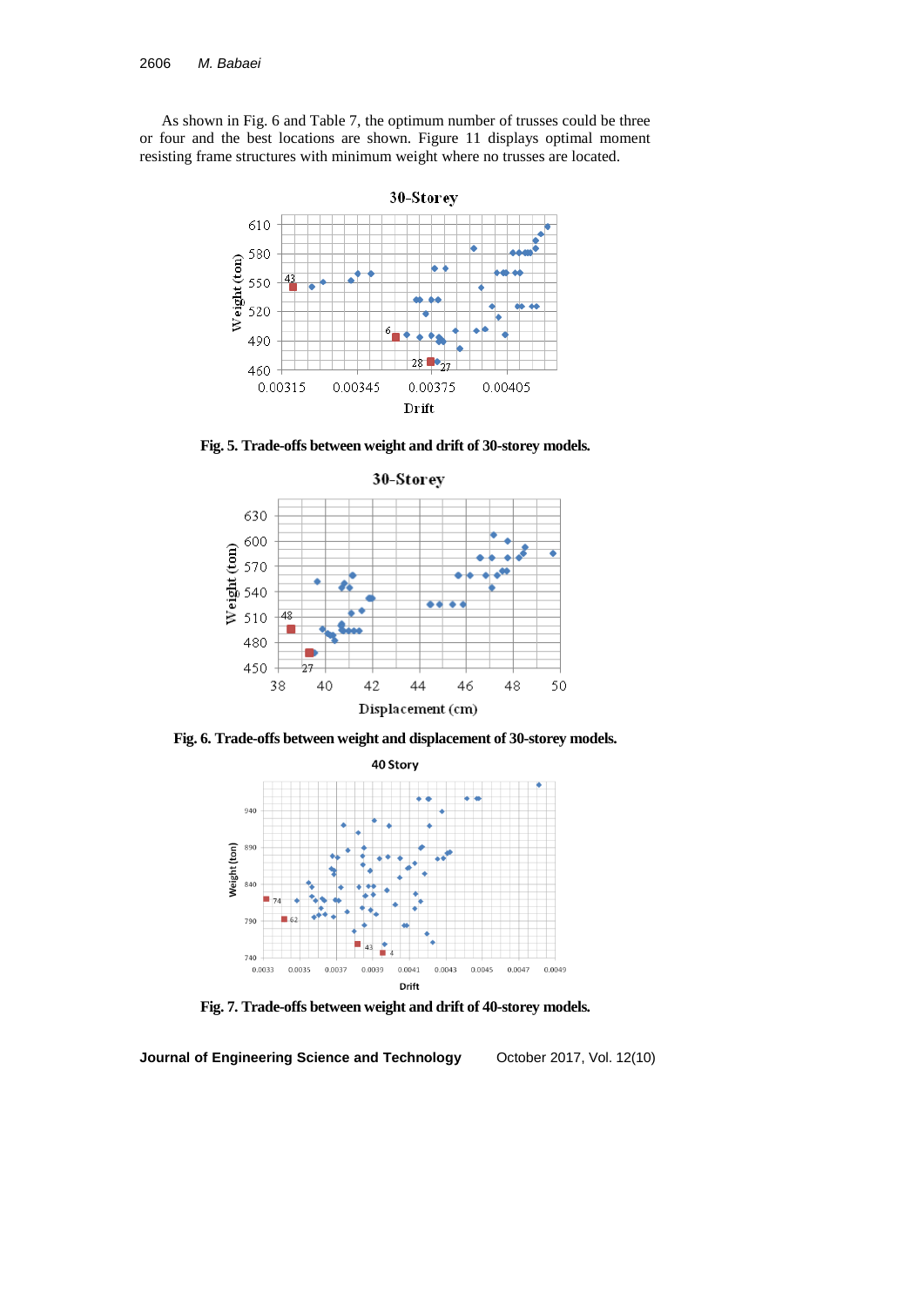

**Fig. 8. Trade-offs between weight and displacement of 40-storey models.**



**Fig. 9. Trade-offs between weight and drift of 50-storey models.**



**Fig. 10. Trade-offs between weight and displacement of 50-storey models.**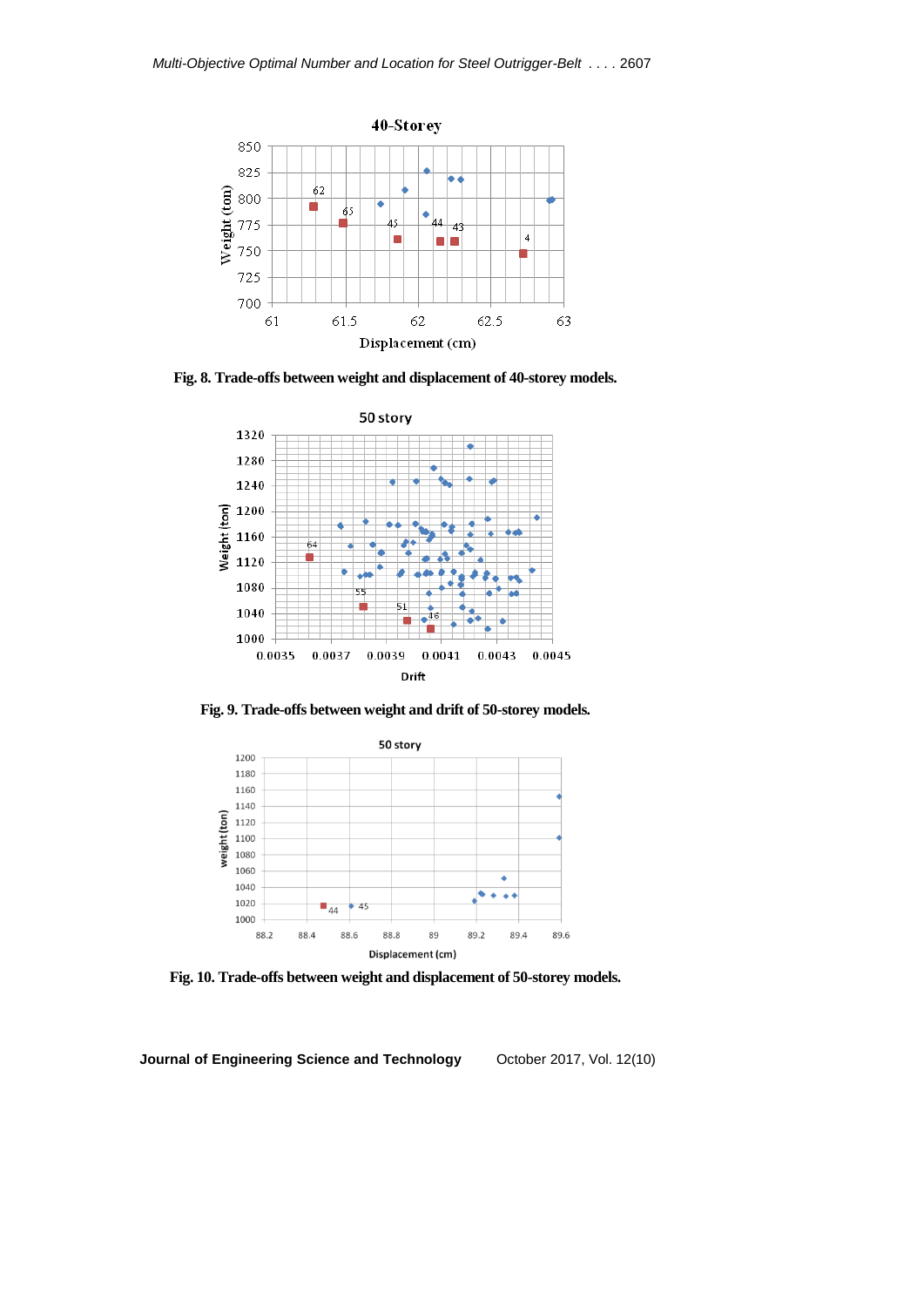| Models | Truss locations    | Roof<br>Displacement<br>(cm) | Weight<br>(Ton) |
|--------|--------------------|------------------------------|-----------------|
| 27     | $8 - 15 - 24$      | 39.32                        | 468.08          |
| 48     | $6 - 12 - 18 - 24$ | 38.515                       | 496.32          |

**Table 7. 30-storey optimal Pareto-front models.**

#### **Table 8. 40-storey optimal Pareto-front models.**

| Models | Truss<br>locations | Roof<br>Displacement<br>(cm) | Weight<br>(Ton) |
|--------|--------------------|------------------------------|-----------------|
| 4      | 12-20-32           | 62.7                         | 746.94          |
| 43     | 10-16-24-34        | 62.2                         | 758.46          |
| 44     | 10-16-26-34        | 62.1                         | 758.77          |
| 45     | 10-16-28-34        | 61.9                         | 761.21          |
| 62     | 12-20-26-34        | 61.3                         | 792.44          |
| 65     | 12-22-26-34        | 61.5                         | 776.42          |

#### **Table 9. 50-storey optimal Pareto-front models.**

| Models | <b>Truss</b> | Drift   | Weight  |
|--------|--------------|---------|---------|
|        | locations    |         | (Ton)   |
| 46     | 12-18-30-42  | 0.00406 | 1016.79 |
| 51     | 12-20-32-42  | 0.00397 | 1029.97 |
| 55     | 12-22-32-42  | 0.00381 | 1051.34 |
| 64     | 12-26-34-42  | 0.00362 | 1128.73 |

Trade-off between two objectives of weight and maximum roof displacements are shown in Fig. 11 for models with different story numbers. This illustration implies that the slope for buildings with high story numbers trends to be flat which means that the core and outrigger belt truss system does not appropriate for taller buildings. In general, this system is proper for buildings including 20 up to 40 stories and for taller structures the maximum roof displacement increases largely and it is not allowed by the design codes. In this case there needs more trusses to control the structural responses and will affect on the weight and consequently on the structural cost.

Figures 12 through 15 display the obtained optimal topologies for the 20, 30, 40, and 50-storey models considering the total weight as the objective function. In other words, these topologies are the first solution in the Pareto-front curve, while the displacement objective function is ignored. As shown in these figures, for 20-storey model only one belt truss is needed at the  $12<sup>th</sup>$  storey, for 30 and 40-storey models three belt trusses are obtained at different levels. Four belt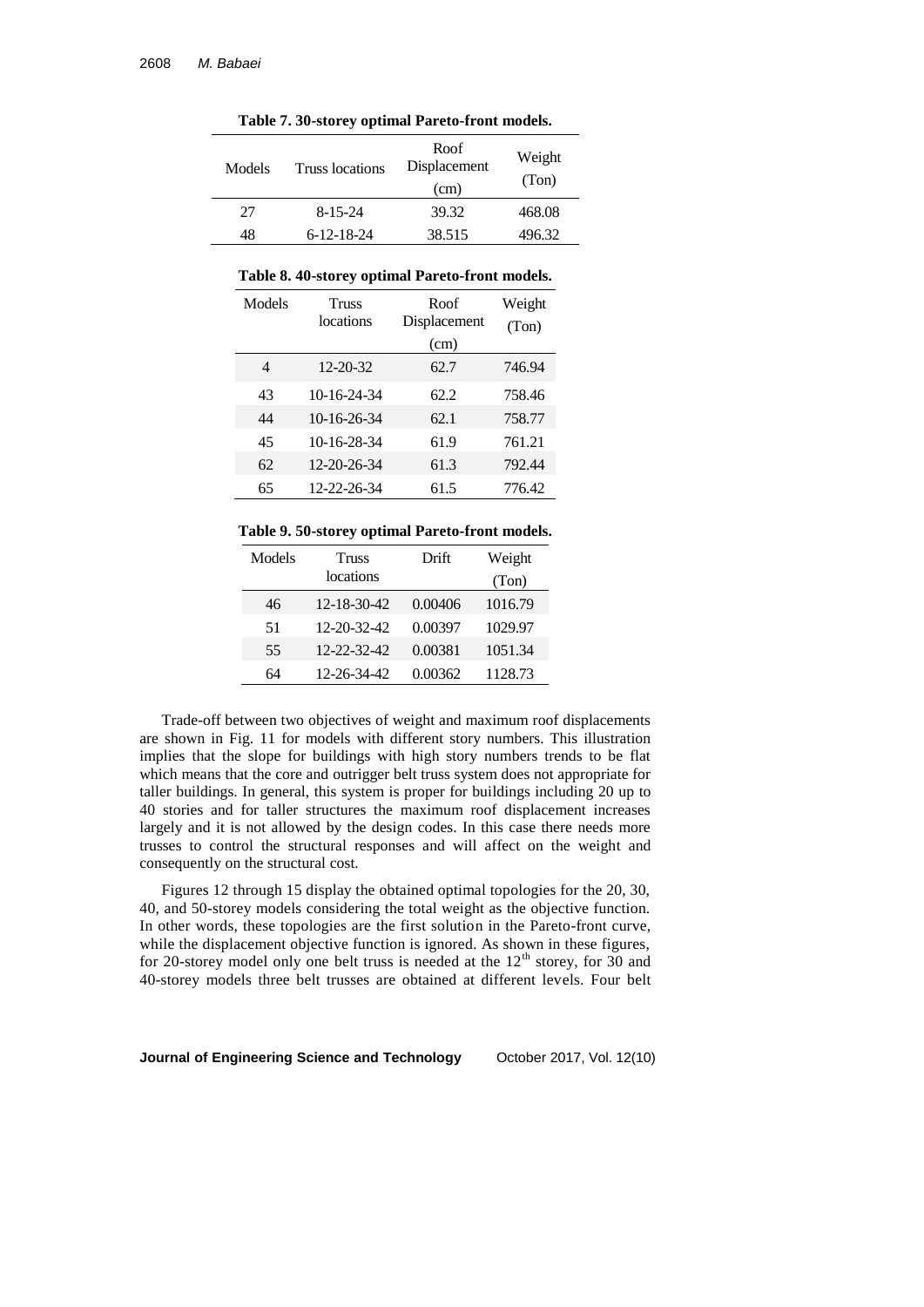trusses, however, are obtained for 50-storey model which should be located at the  $12^{th}$ ,  $18^{th}$ ,  $30^{th}$ , and  $42^{nd}$  levels.



**Fig. 11. Trade-offs between objectives for models with different stories.**



**Fig. 12. Optimal topology of the 20 storey model for weight objective function.**



**Fig. 13. Optimal topology of the 30 storey model for weight objective**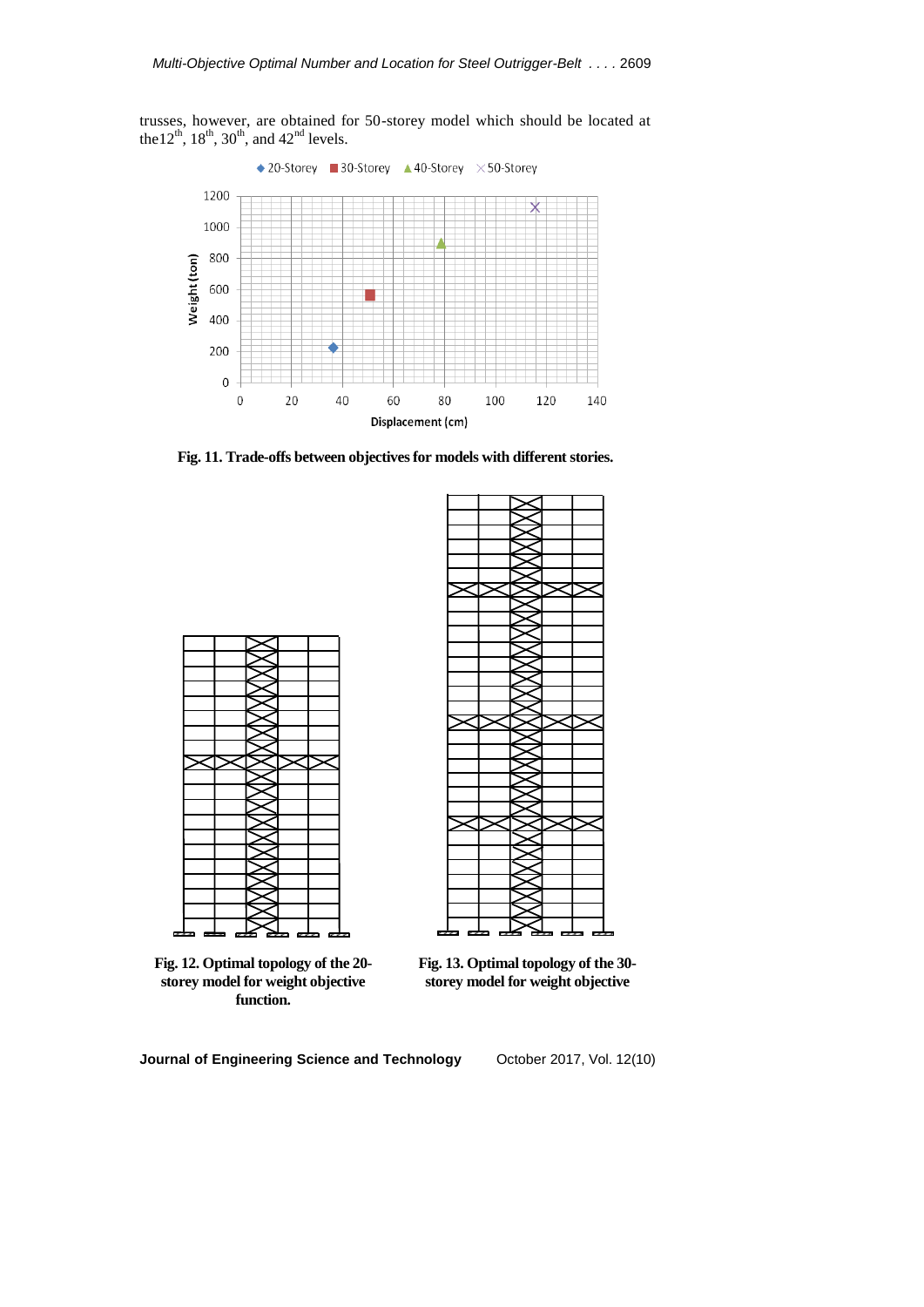

**Fig. 14. Optimal topology of the 40 storey model for weight objective function.**



**Fig. 15. Optimal topology of the 50 storey model for weight objective function**

## **4.Conclusions**

In this article, tall steel structures with core and outrigger belt-truss system of 20 to 50 stories are investigated to explore optimal number and location for trusses. Pareto-front optimal solutions in the design space for two objective functions (drift/displacement and weight) are obtained. In general, one to four trusses are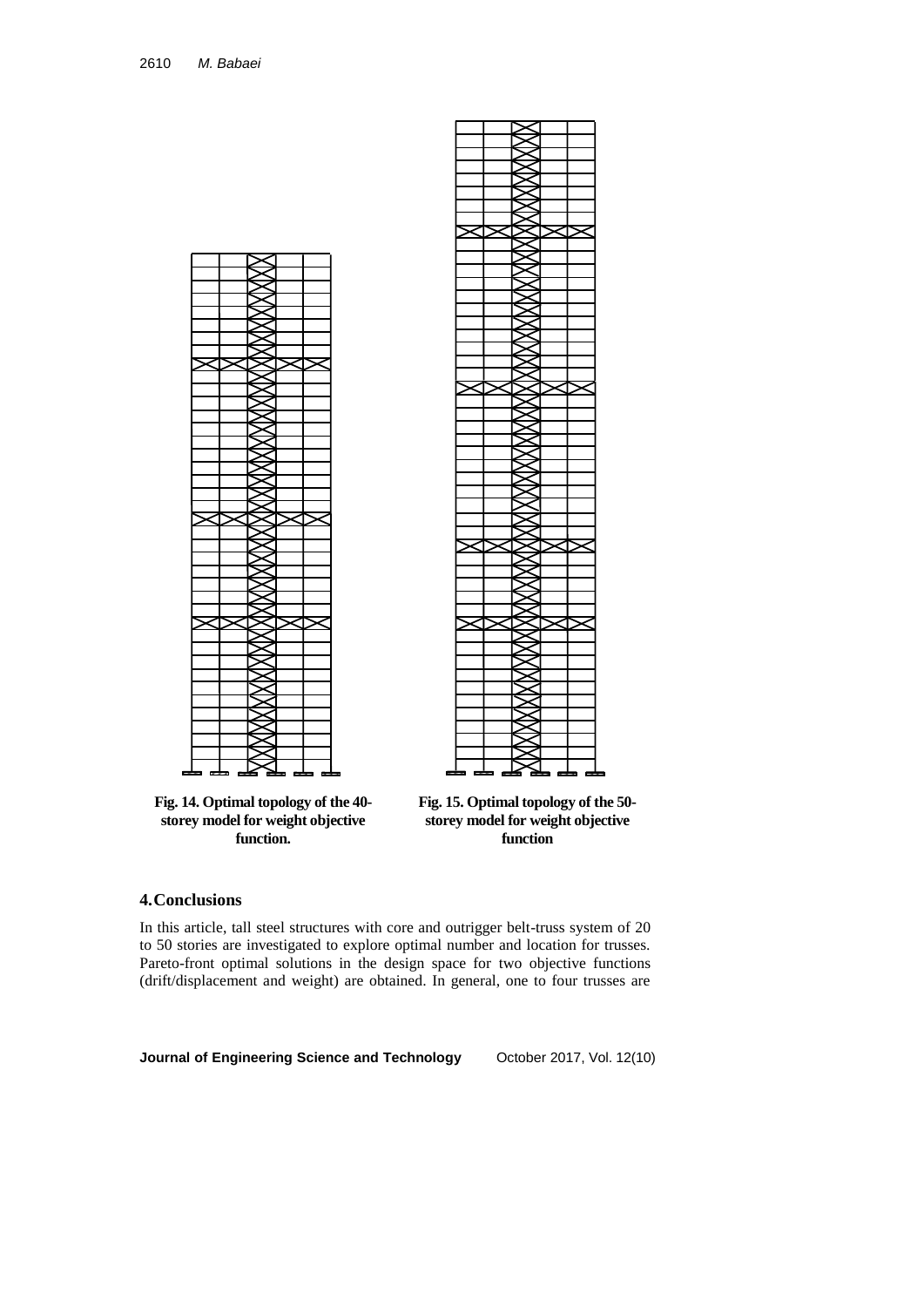obtained as optimal number for weight and displacement/drift optimization of 20 to 50-storey buildings, as follows.

In 20-storey structures, optimal number includes one, two or three trusses. Optimal weight obtained if one truss employed at the 12th storey, while for optimal displacement it needs three trusses at the  $6<sup>th</sup>$ ,  $12<sup>th</sup>$ , and  $16<sup>th</sup>$  stories. In 30storey models, however, optimal solutions include three or four trusses. Trusses at the  $8<sup>th</sup>$ ,  $15<sup>th</sup>$ , and  $24<sup>th</sup>$  stories lead to optimal weight, while four trusses at the  $6<sup>th</sup>$ ,  $12<sup>th</sup>$ ,  $18<sup>th</sup>$ , and  $24<sup>th</sup>$  provides optimal roof displacement.

In 40-storey four trusses are needed to optimize displacement at the  $12<sup>th</sup>$ ,  $20<sup>th</sup>$ ,  $26<sup>th</sup>$ , and  $34<sup>th</sup>$  stories, and three trusses are obtained for optimal weight at the  $12<sup>th</sup>$ ,  $20<sup>th</sup>$ , and  $32<sup>nd</sup>$  stories. In 50-storey models, four trusses at the  $12<sup>th</sup>$ ,  $18<sup>th</sup>$ ,  $30<sup>th</sup>$ , and  $42<sup>nd</sup>$  stories and at the  $12<sup>th</sup>$ ,  $26<sup>th</sup>$ ,  $34<sup>th</sup>$ , and  $42<sup>nd</sup>$  stories are needed for optimal weight and optimal drift, respectively.

### **References**

- 1. Smith, B.S.; and Salim, I. (1983). Formulate for optimum drift resistance of outrigger braced tall building structures. *Computers & Structures*, 17(1), 45-50.
- 2. Smith, B.S.; and Salim, I. (1983). Formulate for optimum drift resistance of outrigger braced tall building structures. *Computers & Structures*, 17(1), 45-50.
- 3. Bianca, P.; Radu, H.; Monica, N.; and Bogdan, P., (2014). Optimum design of outrigger and belt truss systems using genetic glgorithm, *Journal of Civil Engineering and Architecture*, 8(6), 709-715.
- 4. Babaei, M. (2014). Multi-objective optimization of steel moment resisting frames using a hybrid evolutionary algorithm, 8<sup>th</sup> National Conference of *Engineering Sciences and New Ideas*, Ayandeghan Institute of Higher Education, May 2014, Iran.
- 5. Sanaei, E.; and Babaei, M. (2012). Topology optimization of structures using cellular automata with constant strain triangles. *International Journal of Civil Engineering*, 10(3), 179-188.
- 6. Liang, Q.Q.; Xie, Y.M.; and Steven G.P. (2000). Optimal topology design of bracing systems for multi-story steel frames, *Journal of Structural Engineering*, 126(7), 823-829.
- 7. Chan, C.M.; and Wong, K.M. (2008). Structural topology and element sizing design optimization of tall steel frameworks using a hybrid OC-GA method. *Structural and Multidisciplinary Optimization*, 35(5), 473-488.
- 8. Smith, B.S.; and Salim, I. (1981). A parameter study of outrigger-braced tall building structures. *Proc. ASCE, Structural Div. ST 10*, 2001-2014.
- 9. Taranath, B. (2012). *Structural analysis and design of tall buildings: steel and composite construction*. CRC Press, Taylor & Francis Group.
- 10. Hoenderkamp, J.C.D.; and Bakker, M.C.M. (2003). Analysis of high-rise braced frames with outriggers, *Journal of Structural Design of Tall and Special Buildings*, 12(4), 335-350.
- 11. Hoenderkamp, J.C.D. (2004). Shear wall with outrigger trusses on wall and column foundations, *Journal of Structural Design of Tall and Special Buildings,* 13(1), 73-87.